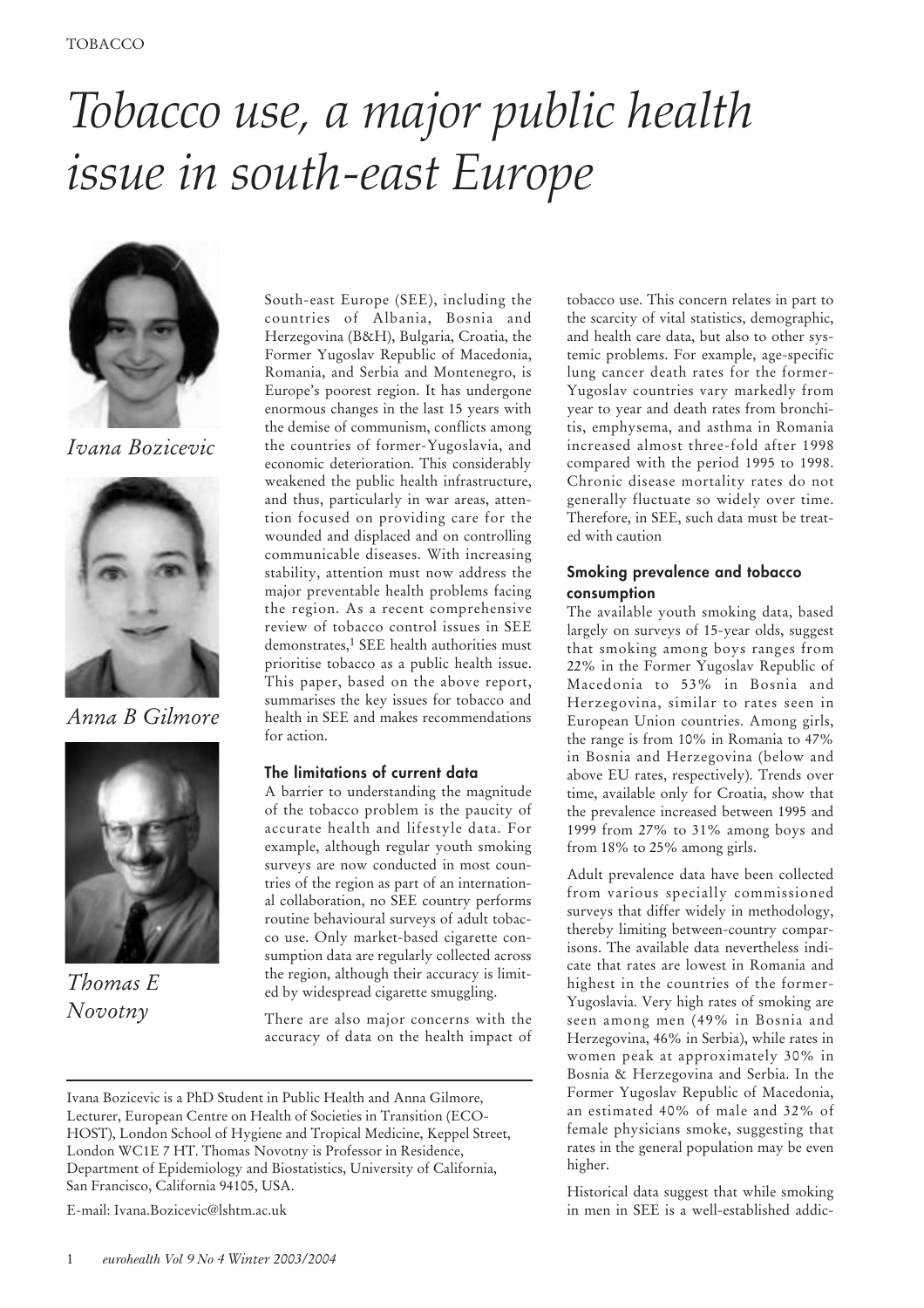tion, smoking among women is relatively new but steadily increasing.1 This finding is supported by data from Albania and Bulgaria, which show higher rates among younger compared with older women and a positive (albeit non-significant) relationship with education, a pattern traditionally seen early in the tobacco epidemic.<sup>2,3</sup> Moreover, in Albania the majority of female smokers reported that they had only been smoking for the last five years. Higher smoking rates in urban areas are also seen among women in Albania, Bulgaria, and Serbia,<sup>1</sup> suggesting that smoking is initiated more in cities, where advertising is likely to be more intense. Similar findings of higher rates among women in cities compared to rural areas and among younger compared with older women have been seen in the former Soviet Union (FSU).4

Cigarette consumption data, although of questionable accuracy, also suggest that consumption is increasing and that the rates in SEE are very high; 5% higher on average than in central and eastern Europe and 35.2% higher than in the EU.

#### *Disease burden from tobacco use*

Estimates of the health impact of smoking show that smoking is the leading cause of mortality and disability among men in SEE and the fourth leading cause among women.<sup>5</sup> The smoking-attributable proportions of death among men aged 35–69 in 1995 were 30.3% in Bulgaria, 32.4% in Romania, and 42.2% in the countries of the former Yugoslavia. Among women, the proportions were 7.7%, 5.3%, and 10.3% respectively.<sup>6</sup> In both genders, smoking attributable deaths have increased considerably over time and as female smoking rates continue to increase, so will female mortality from tobacco.

Despite concerns about its accuracy, lung cancer mortality data also indicate the high toll of tobacco use, most notably in Bosnia and Herzegovina, Croatia, and Serbia and Montenegro. The International Agency for Research on Cancer's data for 2000 indicates that countries of this region have some of the highest age-standardised male lung cancer incidence and mortality rates in Europe. The highest lung cancer incidence rates were seen in Hungary (95.5/100,000), followed by Croatia (82.5/100,000), Bosnia and Herzegovina (81.2/100,000), and Serbia and Montenegro (80.9/100,000).<sup>1</sup> In Albania, Bosnia and Herzegovina, Croatia, Serbia and Montenegro, female lung cancer incidence rates are now also higher than the western European average.

### *The tobacco industry*

The countries of south-east Europe both grow and manufacture tobacco, and the tobacco industry, until recently dominated by state-owned monopolies, has traditionally been economically and politically influential. The collapse of communism and the opening of these markets to imports and private investment has led to the growing presence of transnational tobacco company (TTC) and other smaller but locally influential companies. These changes are of concern for public health, as increased tobacco market competition reduces prices, increases advertising (which was unknown in the communist era), and thus increases consumption.7

The TTCs already dominate the Romanian market. In the 1990s, Philip Morris, British American Tobacco (BAT), and RJ Reynolds (now part of Japan Tobacco International) all established factories in this nation. In 2003, Philip Morris also acquired the largest Serbian tobacco company, and BAT a smaller plant.<sup>1</sup> In the former Yugoslav Republic of Macedonia, the German manufacturer Reemtsma (now part of Imperial Tobacco) acquired one of three cigarette factories, and BAT and Philip Morris have expressed interest in the other two, which have been due for privatisation for several years. In Bosnia and Herzegovina, Japan Tobacco International acquired a 60% interest in the Mostar factory, and a subsidiary of Reemtsma entered a cooperative effort with the Banja Luka plant.

The private tobacco company Rovinj supplies almost all the legitimate domestic market in Croatia, and it has growing export markets in Bosnia and Herzegovina and in Serbia and Montenegro. BAT has acquired the smaller Croatian tobacco company Zadar, and in 2003 moved its regional office from Budapest to Zagreb. It is now negotiating the acquisition of Rovinj.<sup>1</sup> BAT's investments in Serbia and Croatia have occurred despite considerable criticism from European Union customs officials on BAT's alleged support of smuggling in the region.<sup>8</sup>

Many TTCs have expressed an interest in the failed privatisation of Bulgartabac, the Bulgarian state monopoly, which has been a major regional cigarette producer with large export markets in Eastern Europe. Albania is the only country in SEE without direct TTC presence, although manufacturing there has virtually ceased due to the enormous smuggling problem.

*"Health authorities in south-east Europe must prioritise tobacco as a public health issue"*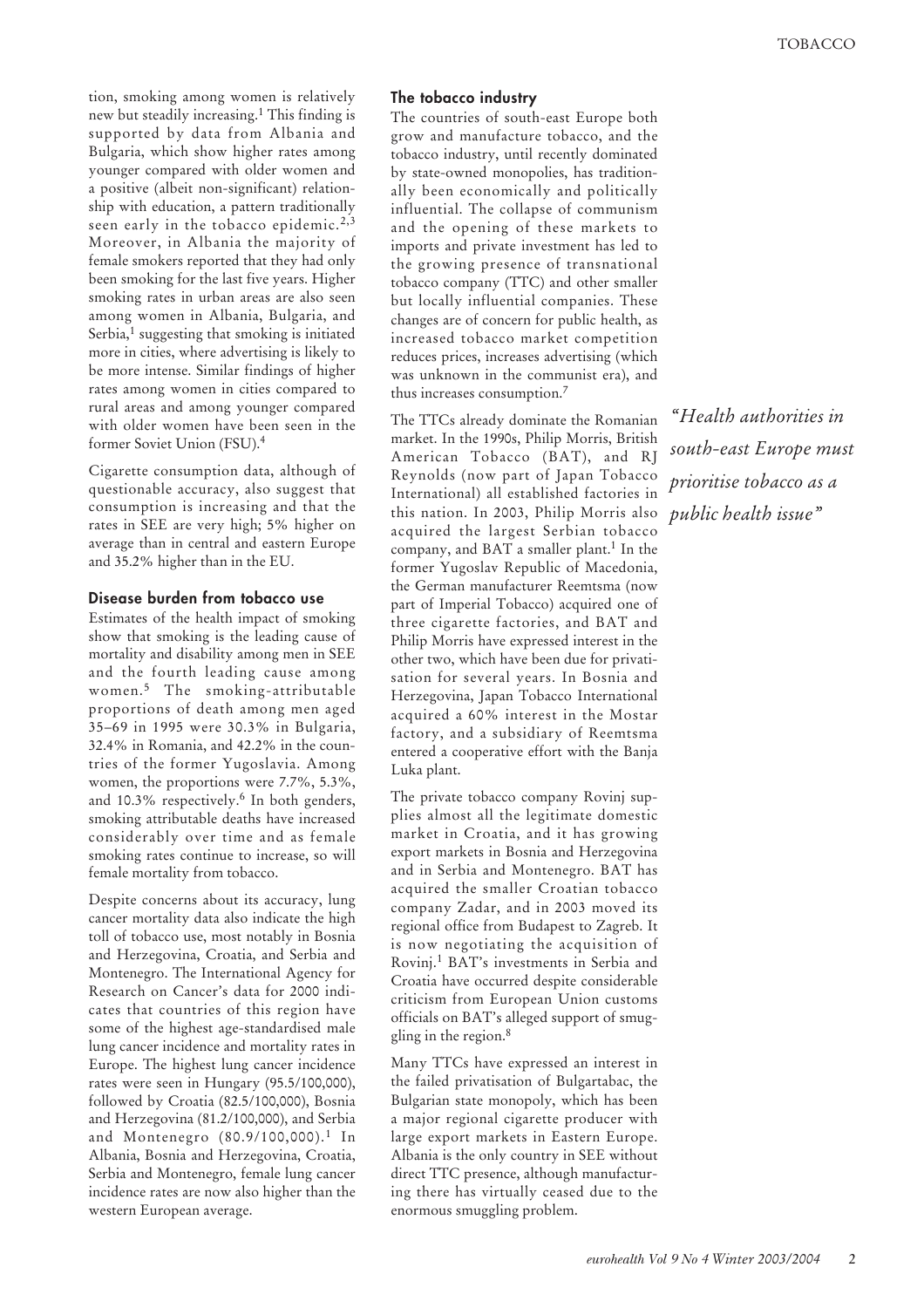*a major issue"*

## *Smuggling of tobacco products*

Tobacco smuggling is a major issue in SEE, with contraband cigarettes easily and cheaply available. Given that price is a major determinant of tobacco use, smuggling is a major barrier to effective tobacco control and deprives SEE governments of much needed income.

Officially recorded cigarette imports in SEE are considerably lower than official exports from the supplying countries.<sup>1</sup> It is estimated that up to 25% of total cigarette consumption in Croatia and Romania is unreported smuggled cigarettes. This figure is 38% in Bulgaria, 36.5% in Serbia and Montenegro, 40% in the former Yugoslav Republic of Macedonia, 47% in Bosnia and Herzegovina, and an estimated 80% in Albania.9 Thus, smuggling is lowest in the country where the TTCs have the largest presence and official market share (Romania) and highest in Albania where they are absent. Given the evidence of the tobacco industry's complicity in smuggling this is unlikely to be a coincidence.10,11 *"Tobacco smuggling is*

> Cigarette smuggling benefits TTCs in a number of ways. It stimulates consumption through the sale of cheap cigarettes, while the industry profits regardless of whether cigarettes are legal or illegal. It enables the TTCs to enter markets that would otherwise be closed to them, and it undermines local tobacco companies, making them easier and cheaper to acquire.

> The smuggling problem in SEE is further facilitated by the possible direct involvement of government officials;<sup>11,12</sup> widespread corruption and organised crime; limited coordination between criminal justice and health agencies; limited regulatory, police, and judicial systems; weak border controls; and inadequate tobacco taxation policies. Without an improved rule of law and recognition by political leaders that the economies of their countries suffer from such laxity in the enforcement of trade and price policies, tobacco use will continue to cause increasing economic and human hardship throughout SEE.

## *Tobacco control*

All the SEE countries now have inter-sectoral coordinating committees on tobacco. However, the extent to which government departments other than the ministries of health (finance, education, and internal affairs for example) are involved is inadequate. Moreover, only Bulgaria has developed a national action plan for tobacco. Civil society groups, which elsewhere play

a vital role in tobacco control, are relatively new to the region, and often excluded from mainstream policy formulation or from meaningful leadership in tobacco control.

Although some SEE countries have quite strong tobacco control legislation on record, it is too often inadequately enforced. All countries have a complete ban on tobacco advertising on national television and radio, but many allow other forms of advertising or weakly enforce existing restrictions. Billboard advertising has been completely banned in Bulgaria, Croatia, the Former Yugoslav Republic of Macedonia, and Serbia and Montenegro, but the industry uses advertisements identical to banned cigarette advertisements with no cigarette seen in the display. Indirect tobacco advertising through brand stretching and sponsorship of events by the tobacco industry is completely banned only in Bulgaria, Bosnia and Herzegovina and Croatia, but again enforcement is a major issue.

Excise taxes are generally low, rates on the most popular domestic brands range from 33% in Romania to 49% in Croatia, compared with the 57% EU minimum. Thus, even legally traded cigarettes are cheap, and in almost all countries the most popular domestic brand costs less per pack than a kilo of apples and less than or the same as a loaf of bread.

Greater restrictions on smoking in public places and worksites and better enforcement of existing smoke-free legislation are needed, in addition, in many countries, to improved product labelling and regulation. Access to smoking cessation services is limited. Nicotine replacement therapies are not available in Albania, nor are cessation clinics in the Former Yugoslav Republic of Macedonia, Serbia and Montenegro and Albania. Although cessation clinics operate elsewhere, they are usually privately run and not covered by health insurance, thereby limiting accessibility.

### *Conclusions*

These findings emphasise that tobacco is already a major threat to public health in SEE and that if current patterns prevail, its impact will worsen, with major cost implications for health systems and for the wellbeing of society in general. Urgent and comprehensive actions to curb tobacco use are therefore needed. This will require concerted action by governments in the region, to whom we make the following recommendations:

• Comprehensive national programmes on